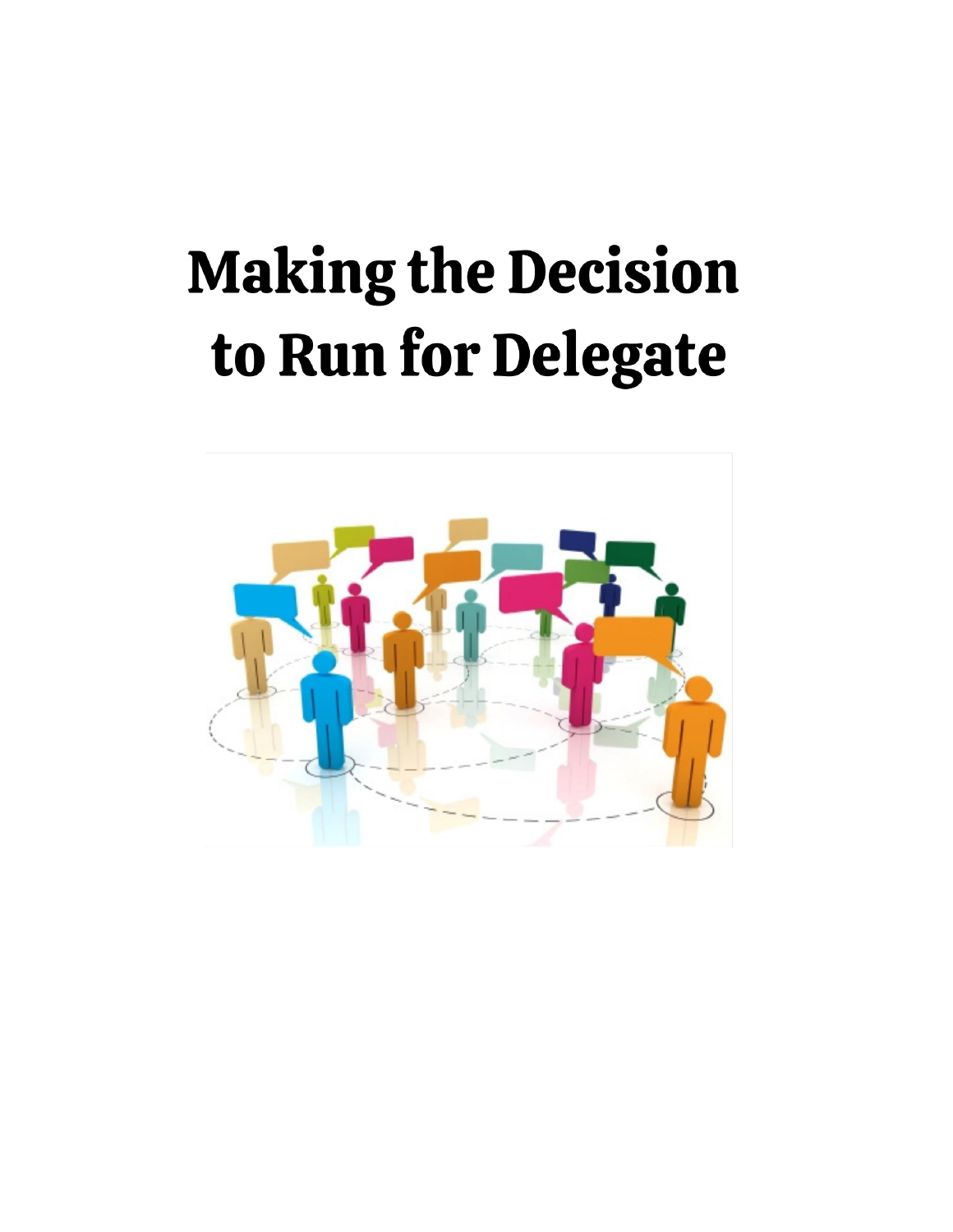## **Table of Contents**

| Are you eligible?                                                                                                                          | 1              |
|--------------------------------------------------------------------------------------------------------------------------------------------|----------------|
| Reasons to run as a delegate                                                                                                               | $\mathbf 1$    |
| Information to consider before you decide to run<br><b>Time Commitment</b><br>Term Length<br>Questions to consider                         | $\overline{2}$ |
| Additional information about being a delegate to further<br>help you with your decision<br>Delegate's Purpose<br>Delegate's Responsibility | 3              |
| <b>Helpful Acronyms</b>                                                                                                                    | 5              |
| <b>Helpful Definitions</b>                                                                                                                 | 6              |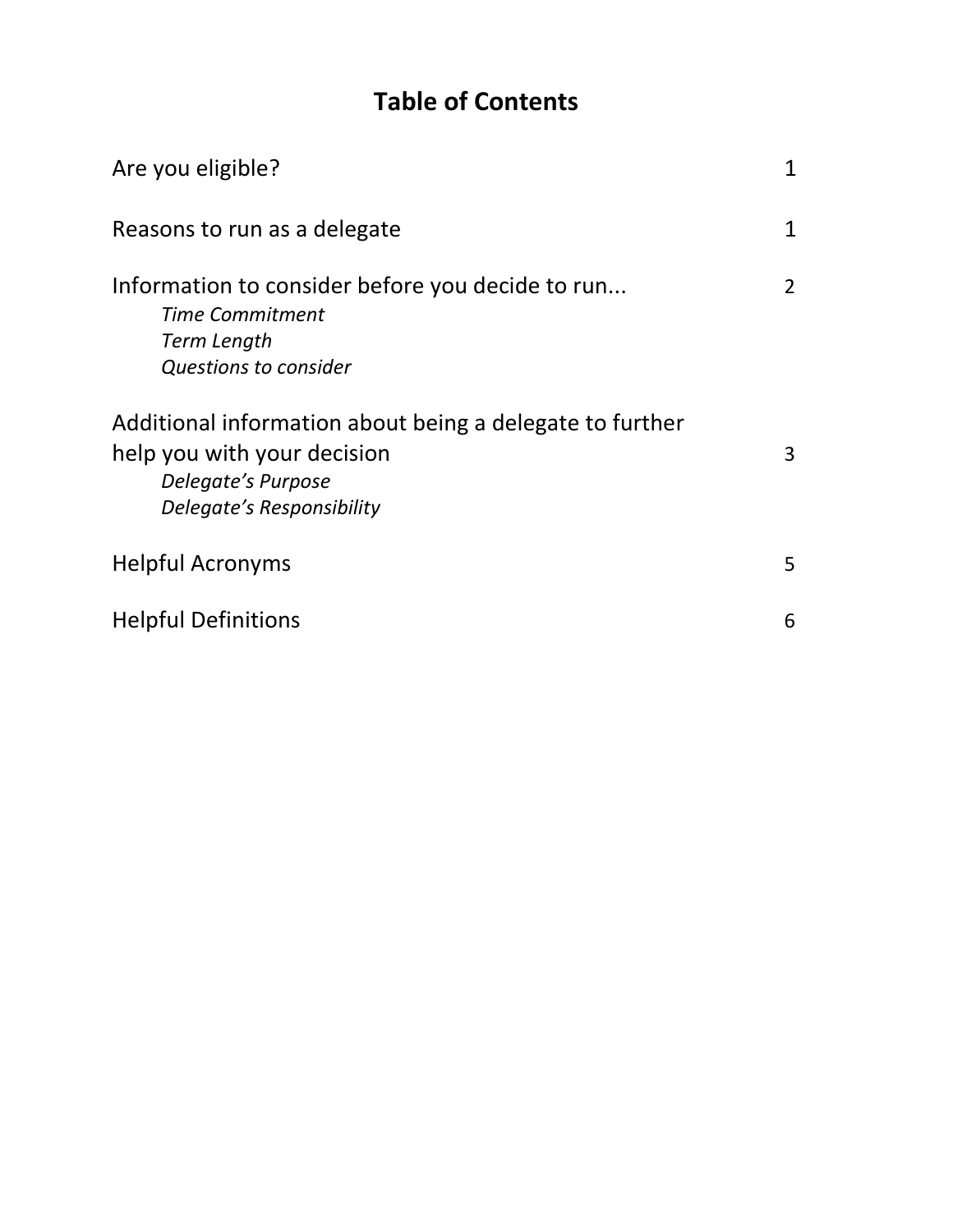Thank you for your interest in running for a delegate position. This document will help you understand the time and work necessary to fulfill this important position. It will assist you in making a well informed decision.

*The position of delegate is deceptively challenging. While experience volunteering with AMTA is not a requirement, familiarity with the organization is a key to being effective. Knowledge of how both AMTA and your chapter function are best gained through participation prior to becoming a delegate.*

## **Are you eligible?**

- Must be a professional member in good standing for at least 1 year
- Must be assigned to the chapter you are elected to serve
- Must have a functional understanding of technology (e.g. email, online discussion boards, mobile applications)
- Must sign the AMTA Chapter Volunteer Code of Conduct and AOD Code of Conduct.
- Shall not be an AMTA National Board member, National Standing Committee Chair, National Commission Chair, or the Moderator of the Assembly of Delegates.

## **Reasons to run as a delegate**

Why run for delegate? Some reasons, but not all, are listed below.

- The position of delegate is important and rewarding. As a delegate you will represent your chapter and will help to shape the future our profession
- You have the opportunity to learn leadership skills.
- You can express your and your chapter's voice, opinions, concerns, and questions about the items to be discussed on the floor of the AOD thru the Delegate Forum.
- You can meet your peers from across the nation.
- It gives you valuable experience in working at the national level of the AMTA.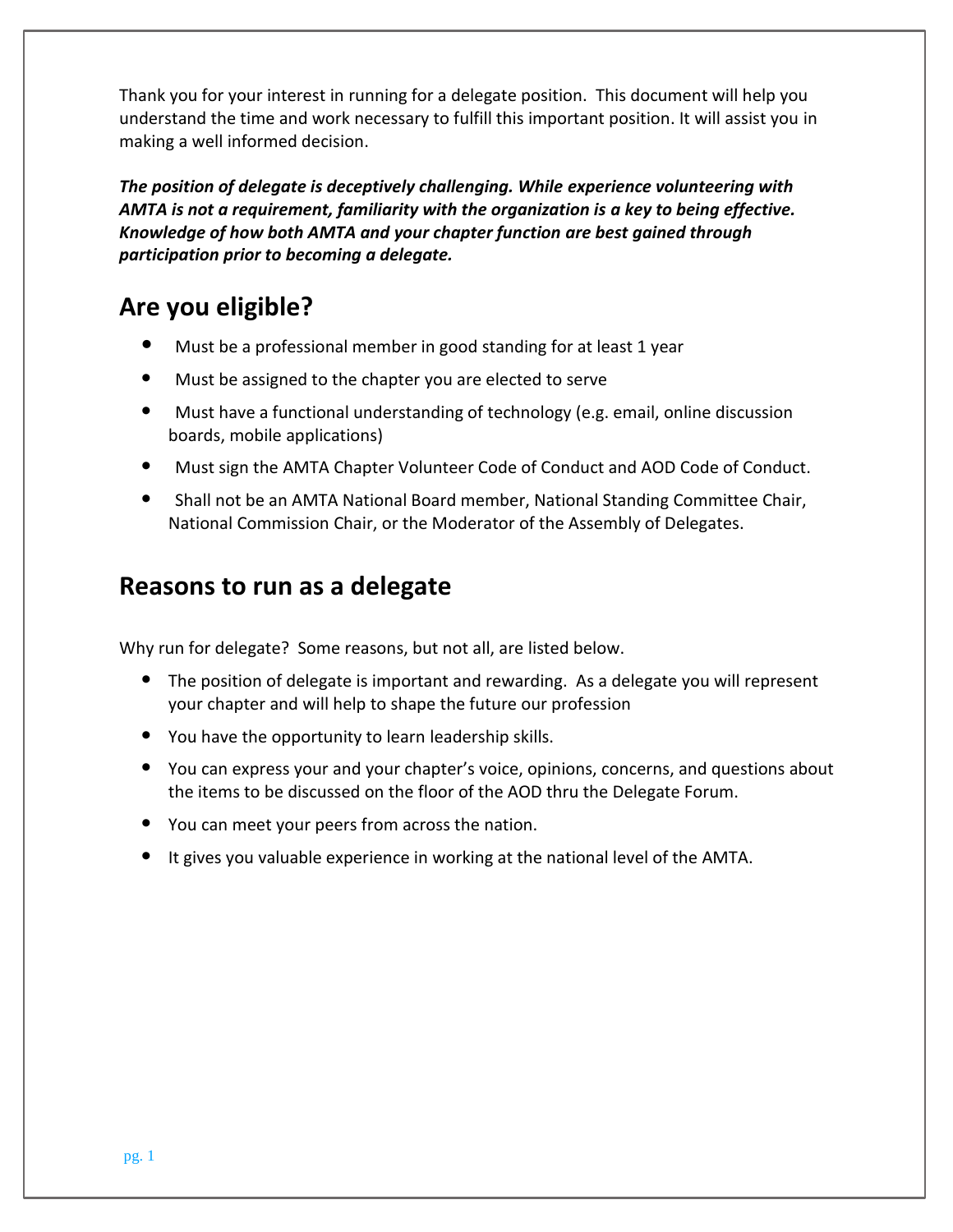## **Information to consider before making your decision**

#### **Time Commitment**

The time commitment averages about 2-6 hours per month. The time commitment will increase during the lead up to the AOD meeting (estimated 3 months prior) which is generally held during the National Convention but can also be held virtually. Check with your chapter leadership to see if this estimate will increase based on what your chapter requires you to do as a delegate.

#### **Term Length**

Each delegate is elected for a two-year term. The delegate term does not end when the AOD meeting and convention ends, as there is work to be done both before and after the AOD meeting. It ends when the two year term has ended. A Delegate may serve no more than three consecutive terms.

#### **Questions to consider**

Applicants for the position of delegate are encouraged to consider the following questions when choosing to become a candidate for the position.

- What is impacting massage therapy in my state/District of Columbia? This includes, but is not limited to:
	- a) Education requirements
	- b) Regulation
	- c) Continuing education
	- d) Cultural issues
	- e) Socio-economics
	- f) Diversity
	- g) Employment practices
- What is the context of health and wellness in my state?
- What do I know about how AMTA and my chapter functions?
- What does my chapter require from its delegates?
- Am I willing and able to invest the time needed to fulfill my duties as a delegate? This year-round position takes more time than the 2-3 months before convention.
- Am I able to access a computer and am I competent in using a computer for communication: i.e., Email, AMTA website access?
- Am I committed to reading and responding to all emails pertaining to the AOD?
- Am I willing to learn how to navigate an online platform (the Delegate Forum) for AOD discussions?
- Am I comfortable soliciting feedback from my chapter members and engaging in conversation?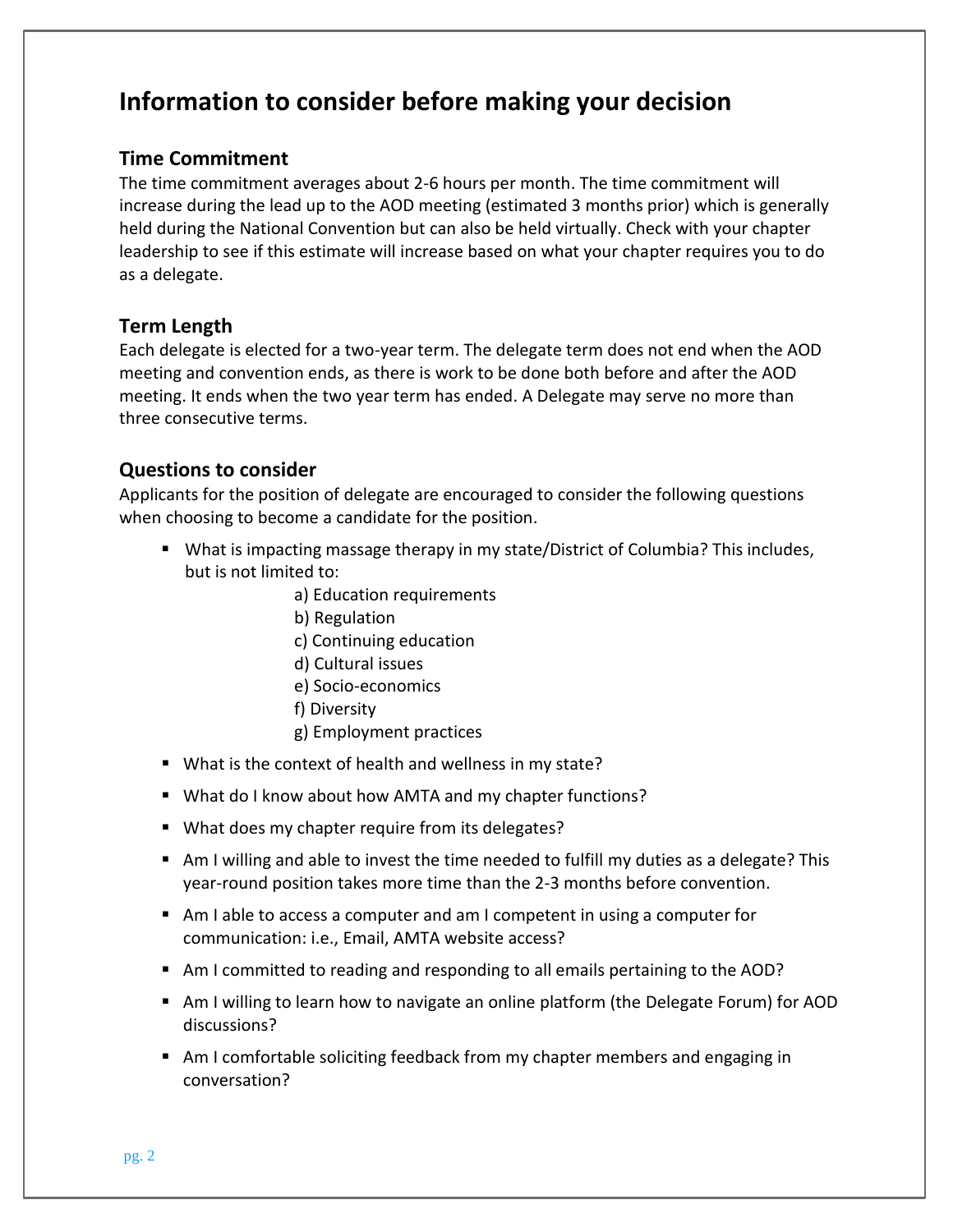Am I willing to attend the AOD meeting at National Convention? (please be sure to check in as to what expenses will be covered by your chapter)

## **Additional Information to Consider**

#### **Delegate's Purpose**

A delegate represents the massage therapy profession in the AOD and related activities, particularly as relates to the profession in their state. A delegate keeps their chapter leadership and members apprised of the timelines, activities and outcomes of the AOD.

#### **Delegate's Responsibility**

- 1. Responds to applicable chapter communications on a regular and timely basis via phone, email, or other appropriate means.
- 2. Provides written reports to the chapter board as requested.
- 3. Participates in the Delegate Forum (on the volunteer HUB), AOD agenda items, discussion items, and AOD duties. *(Note: The Delegate Forum is only accessible to elected delegates and members of the AODAC. If you are elected you will be sent a link to the Delegate Forum.)*
- 4. Attends chapter meetings as requested by the chapter board to address pertinent AOD agenda items.
- 5. Discusses AOD updates with the chapter president periodically/as requested.
- 6. Maintains a working knowledge of materials provided for the AOD meeting.
- 7. Prepares and reviews all necessary material prior to all AOD meetings.
- 8. Attends and participates in the AOD meeting at the National Convention.
- 9. Annually reports the actions of the AOD to the chapter membership.
- 10. If applicable, serves as liaison if your chapter submits (and is approved for) any Proposed Idea for a Position Statement or Discussion Topics that are put forward for AOD discussion.
- 11. Provides input to the AOD discussions through the lens of the massage therapy profession in your specific state/District of Columbia. Input may be provided at the annual AOD meeting and via the Delegate Forum (in the volunteer Hub) during your term of service.
- 12. Checks with chapter leaders to discuss what the chapter reimburses for (as a delegate and other chapter specific responsibilities).

If you have any questions about what you have read or about something not covered, feel free to contact a member of the AODAC through our staff liaison Colleen Leeders via the Chapter Relations Department at *[chapterrelations@amtamassage.org](mailto:chapterrelations@amtamassage.org)*, or speak with one of your chapter's officers.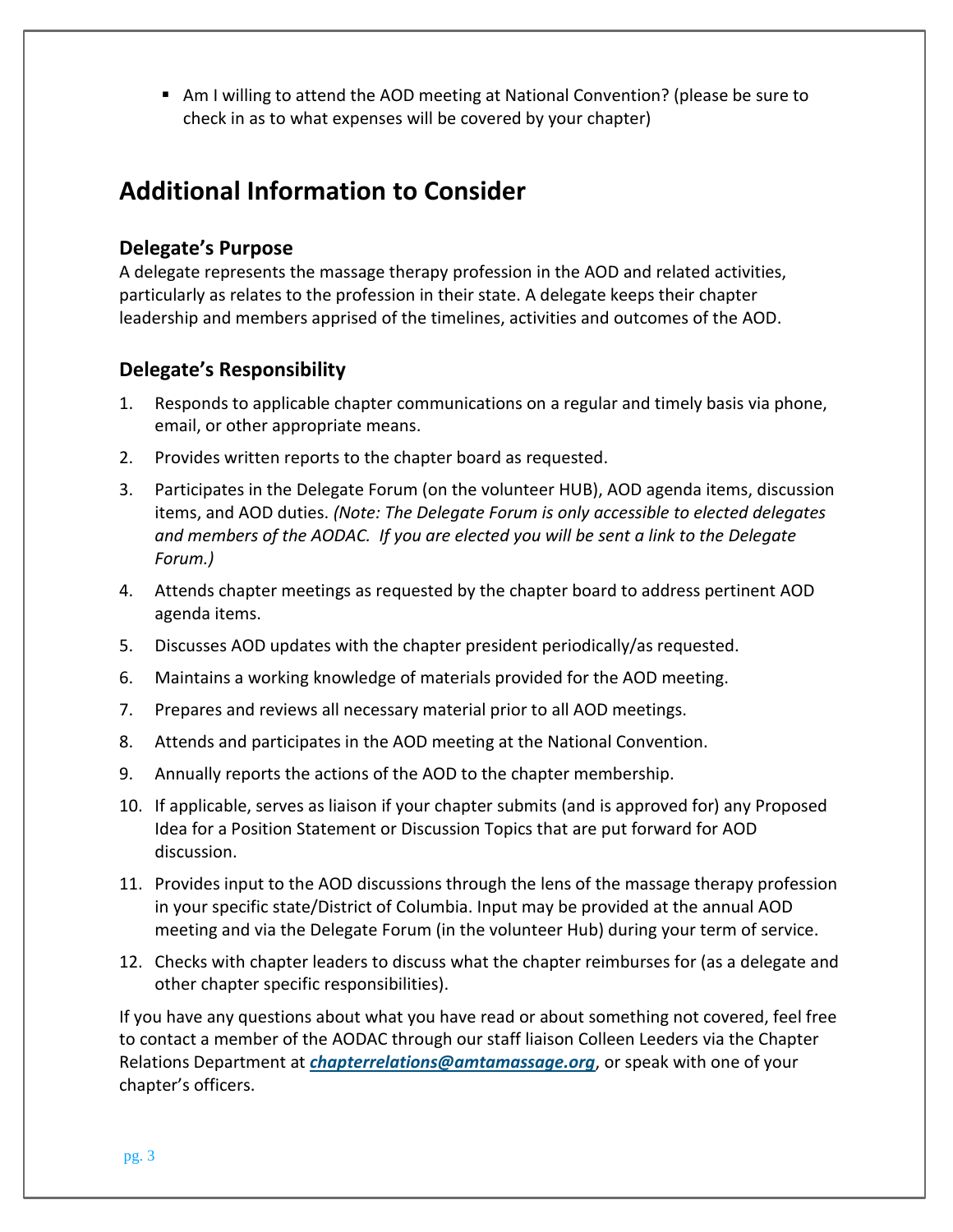We hope that you have the information to recognize what it takes to be a delegate. We sincerely hope that you will decide to be a part of this awesome group of peers.

■ If you decide to run, your first step is to sign **[The Volunteer Codes of Conduct](https://www.amtamassage.org/chapters/codes-of-conduct/delegate/)**.

If you decide to run for delegate and are elected, Congratulations! Please note that there is another document on-line, **[The Delegate Tool Kit](https://www.amtamassage.org/chapters/assembly-of-delegates/)**. It will give you information to prepare you to be an effective delegate**.**

## **Thank you for considering running for delegate. Best of luck in the elections!**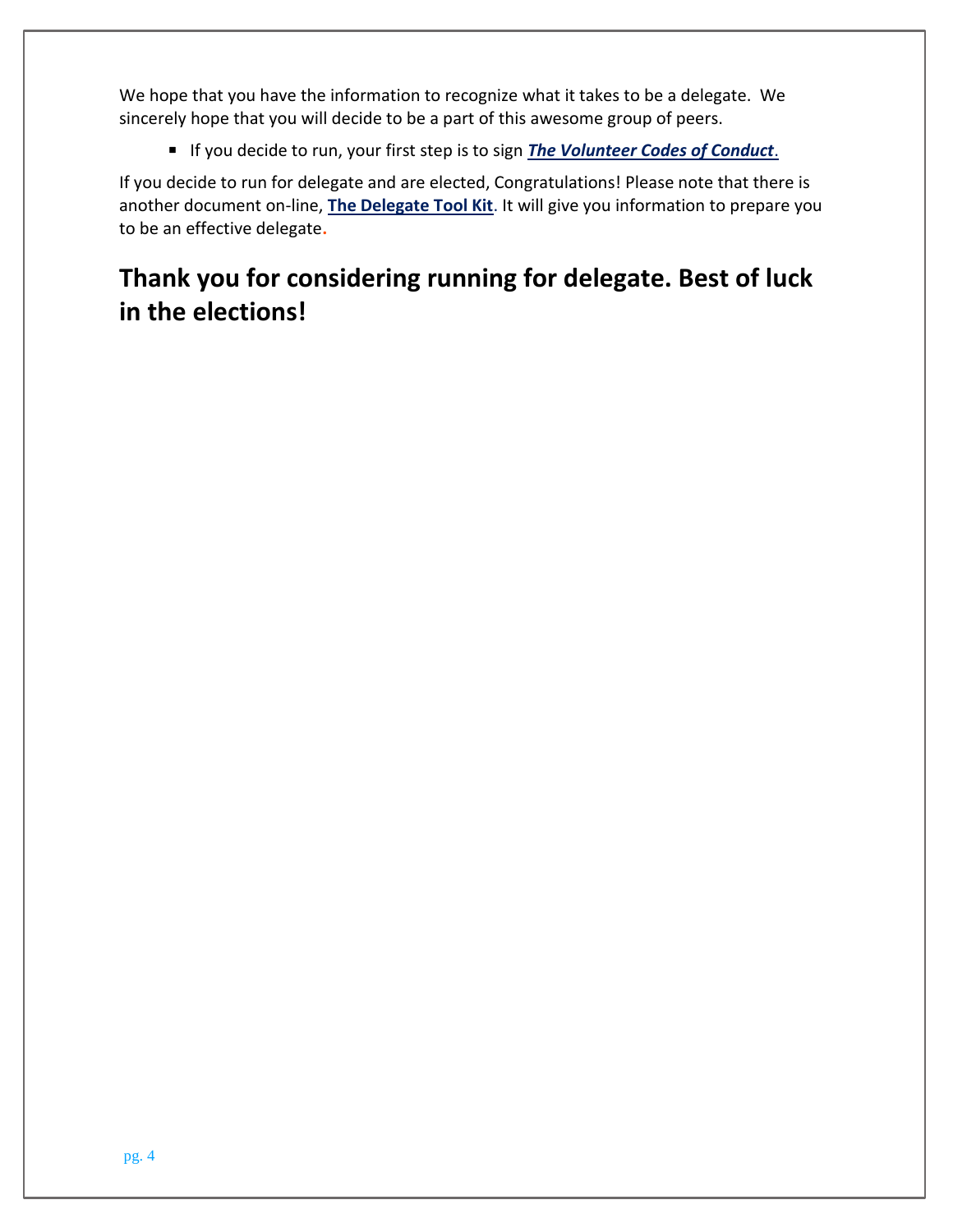## **Helpful Acronyms**

The following are acronyms that you may run across as you explore information about being a delegate, as you run for the position, and as a delegate.

AMTA = American Massage Therapy Association

AOD = Assembly of Delegates

AODAC = Assembly of Delegates Advisory Committee

BOD/NBOD = Board of Directors/National Board of Directors

CPC = Chapter Presidents Council

CSMT = Community Service Massage Team

CVOP = Chapter Volunteer Orientation Program

DT = Discussion Topics

GR = Government Relations

HOD = House of Delegates

- HUB = the online center for AMTA communication and resources
- MTF = Massage Therapy Foundation

NCBTMB = National Certification Board for Therapeutic Massage and Bodywork

PIPS = Proposed Ideas for Position Statements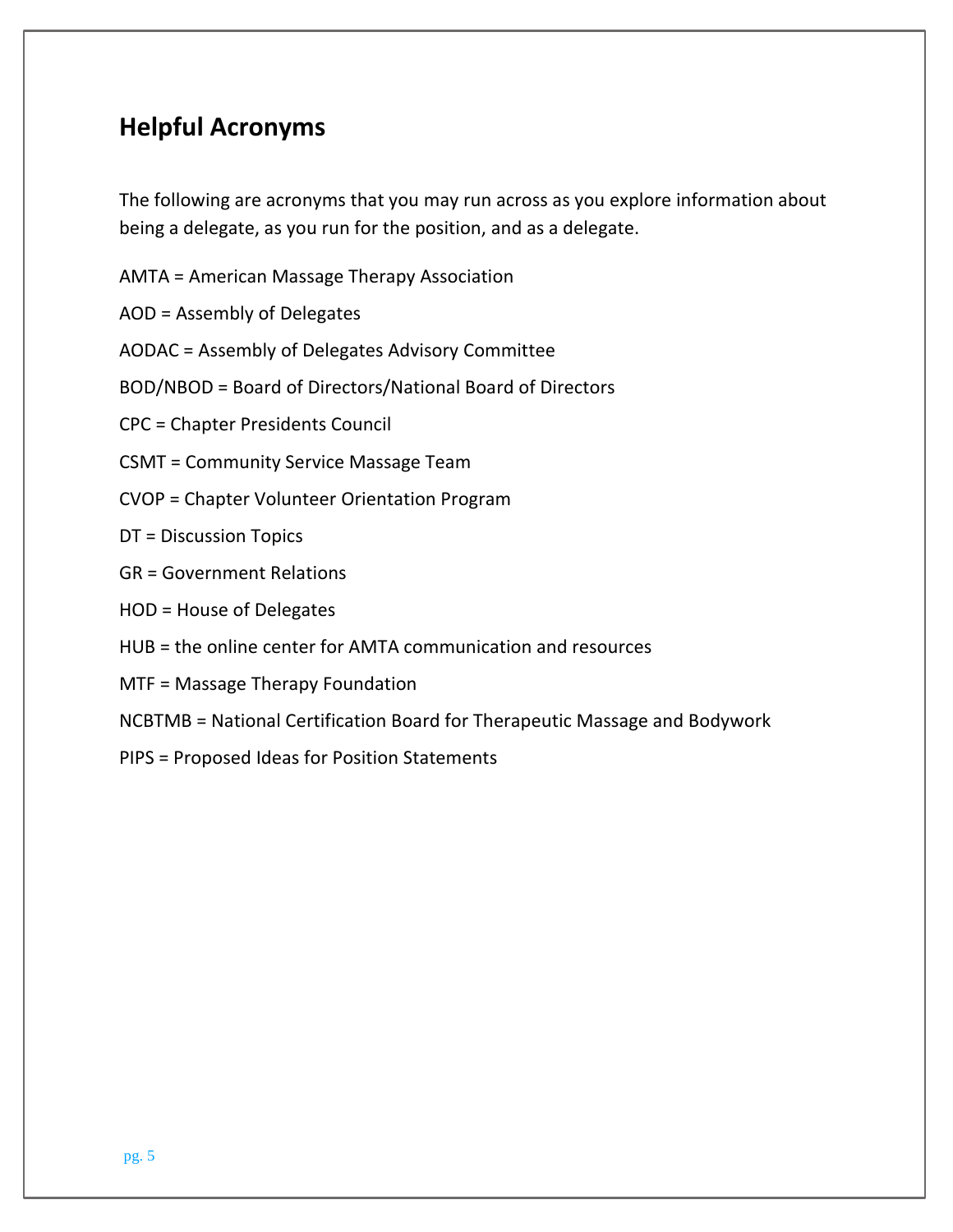### **Helpful Definitions**

#### **Assembly of Delegates (AOD)**

The Assembly of Delegates is a group of AMTA members elected by their chapter members to provide input on Proposed Ideas for Position Statements (PIPS) and/or Discussion Topics (DT). An annual AOD meeting is held to convene the state chapters' Delegates to deliberate on and possibly move forward in the approval process the current year's DTs and PIPs.

#### **Assembly of Delegates Advisory Committee (AODAC)**

This committee is composed of members appointed by the committee chair and approved by the National President. The committee chair also serves as the AOD Moderator and is appointed by the National President.

The committee oversees the function of the AOD, creates and updates documents related to the AOD, creates resources for delegates, reviews the PIPS and DT forms submitted between the end of one AOD and before the deadline for the next year's AOD. Determines the agenda for the AOD meeting held at the national convention, creates a report of the AOD meeting that is presented to the National Board and posts it on the Delegate Forum.

AODAC organizes and runs the AOD meeting either at the national convention or virtually. The chair of the AODAC acts as Moderator of the AOD at the meeting and during the year on the Delegate Forum.

#### **Board of Directors/National Board of Directors**

This can refer to your chapter's Board of Directors (BOD) or the National Board of Directors (NBOD). This is a group of people that oversees the function of the chapter or in the case of the National BOD; they oversee and manage all of AMTA. It is these bodies that are held accountable for the chapter/organization's policies and actions.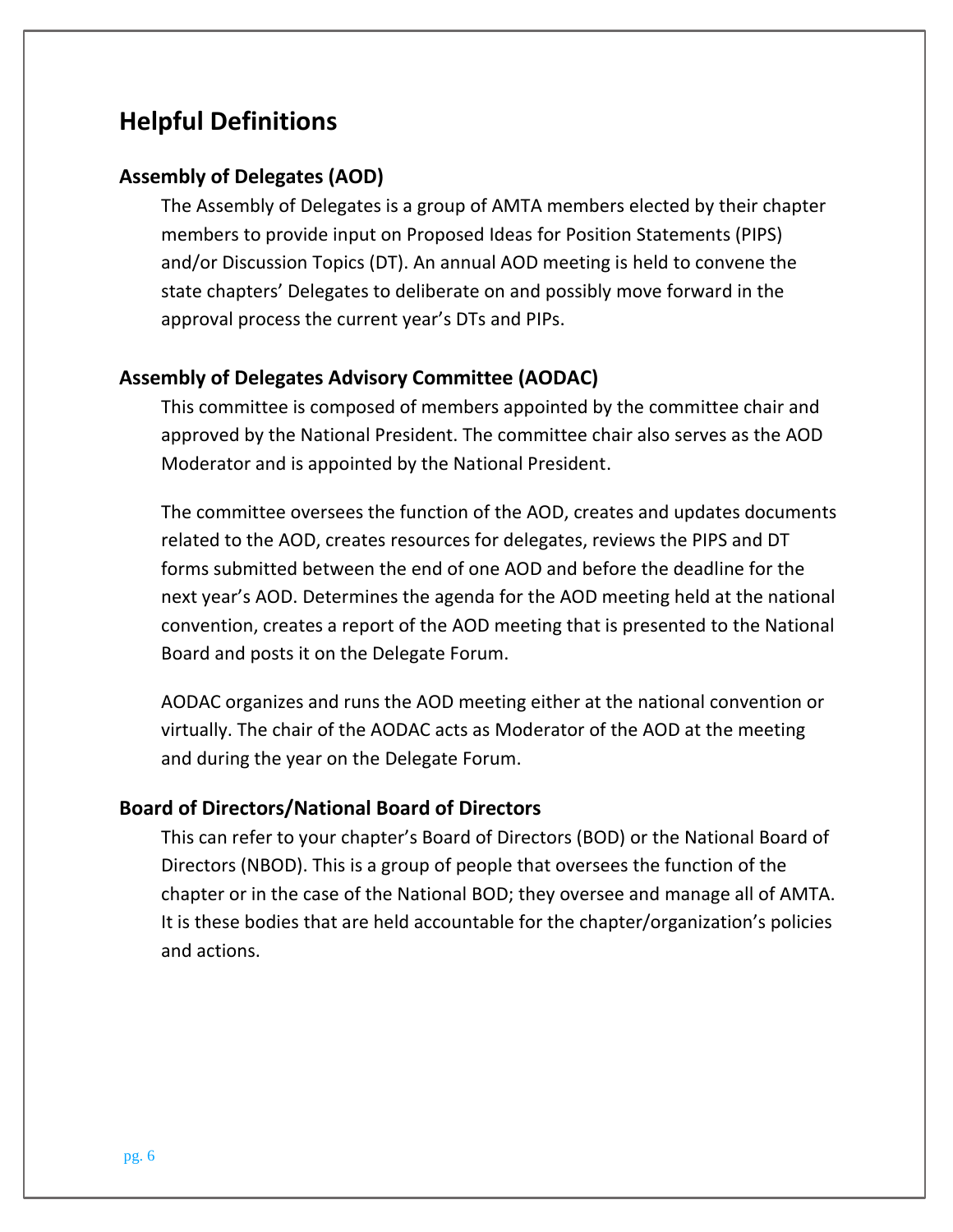#### **Chapter Volunteer Orientation Program (CVOP)**

This is one of the primary AMTA volunteer training programs. It is held during the year and often at the national convention. A chapter's BOD selects volunteer(s) to attend.

#### **Delegate**

A delegate is a Professional AMTA member in good standing, who is elected by his/her chapter to represent the chapter on the Delegate Forum and at the AOD meeting.

This is a two-year position that starts when a delegate is elected and continues after the meeting until their term ends. A delegate may serve three (3) consecutive terms. Each chapter is permitted a maximum of two delegates. If a chapter has two delegates they are elected in alternate years.

#### **Delegate Forum**

*(See The HUB/Delegate Forum below)*

#### **Discussion Topics (DT)**

A Discussion Topic is a statement that the AOD discusses on both the delegate forum and at the AOD meeting. The purpose of a Discussion Topic is to bring a broad discussion idea forward and to gather input, not to offer solutions to problems. These topics are about issues concerning the profession, your chapter, or your members.

Any member, Delegate, Chapter BOD, NBOD, Standing committees, NCBTMB, and the MTF may submit a DT by filling out the Discussion Topic Proposal Form at any time during the year. To be considered for a particular year's AOD meeting, they must be completed by the deadlines set forth for that year. The timeline, forms and resources may be found on the **[Delegate Resources](https://www.amtamassage.org/chapters/assembly-of-delegates/)** page on the AMTA National website.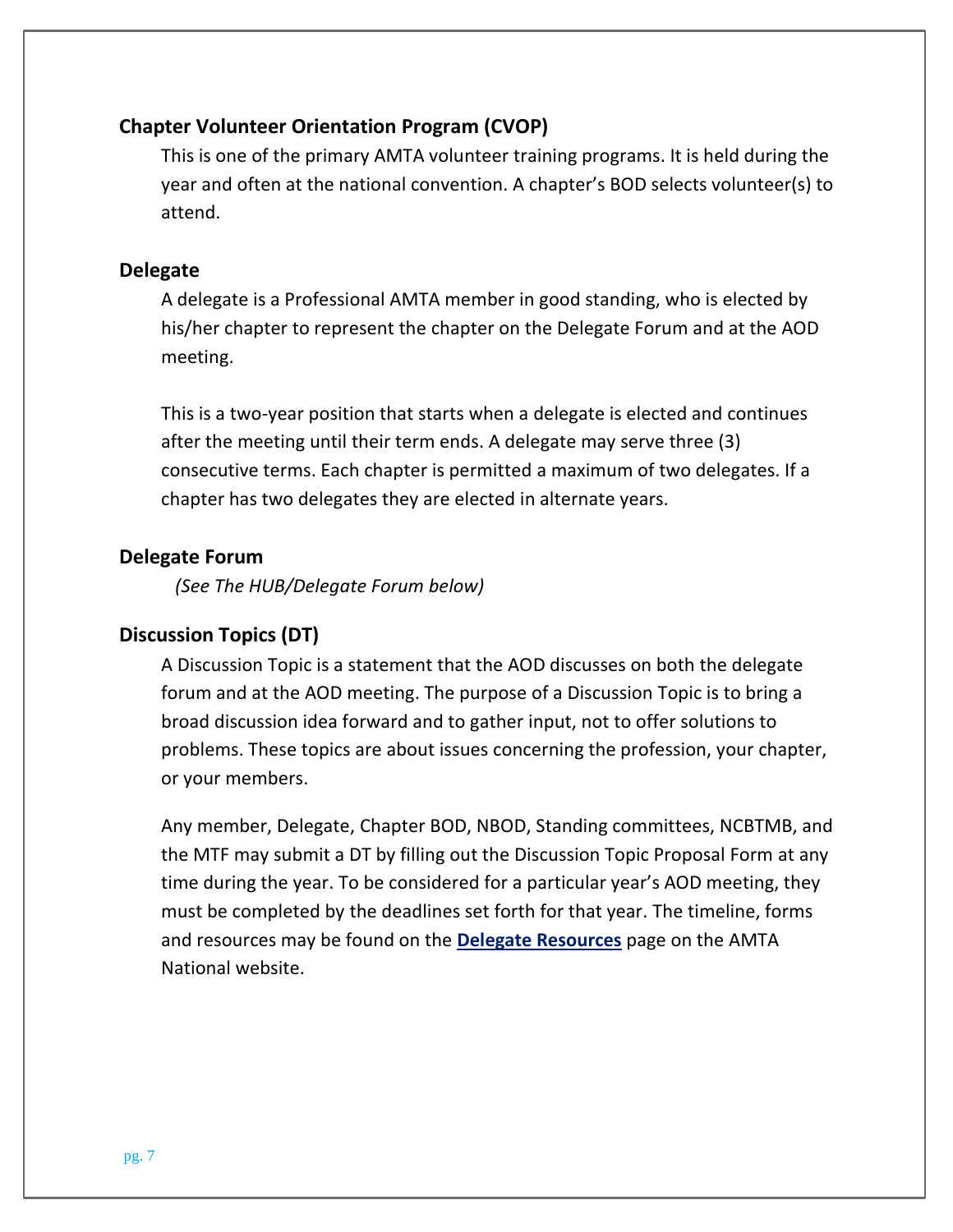#### **Government Relations (GR)**

This is in reference to both the Government Relations program coordinated through the national office as well as any Government Relations programs at the chapter level.

#### **House of Delegates (HOD)**

The House of Delegates was the predecessor to the Assembly of Delegates. It was a group of delegates elected by their chapter members to debate and vote on various Position Statements of AMTA and Recommendations to the National Board. The last HOD meeting was held in 2017.

#### **The HUB/Delegate Forum**

The HUB is an online center for AMTA communication and resources. It is available to all active, elected board members, delegates, and appointed committee chairs. The HUB is divided into communities with forums, and folders for resources such as guides and tool kits. Past event notes can be also be accessed. One of the forums on the HUB is called the Delegate Forum. Delegate discussions happen on the HUB's Delegate Forum throughout the year and are particularly robust 2-3 months before the AOD meeting.

#### **Delegate Forum**

The Delegate Forum is the primary means of communication between delegates throughout the year. This is where PIPS and DT are posted throughout the year for discussion prior to the AOD meeting. Discussion is particularly robust 2-3 months prior to the AOD meeting. The Delegate Forum is where information regarding the AOD meeting is posted by the moderator and/or staff liaison. This is also where requests for information and input on any number of topics related to delegates will be posted. It is imperative that delegates sign into the Delegate Forum and monitor it on a regular and timely basis throughout the Delegate's term. Information may be posted throughout the year, not just in the months prior to the AOD meeting.

Individuals able to post to the Delegate Forum are Delegates, National Staff Liaison to the AOD, and Moderator of the AOD. Members of the AODAC may monitor discussions on this forum but may not comment.